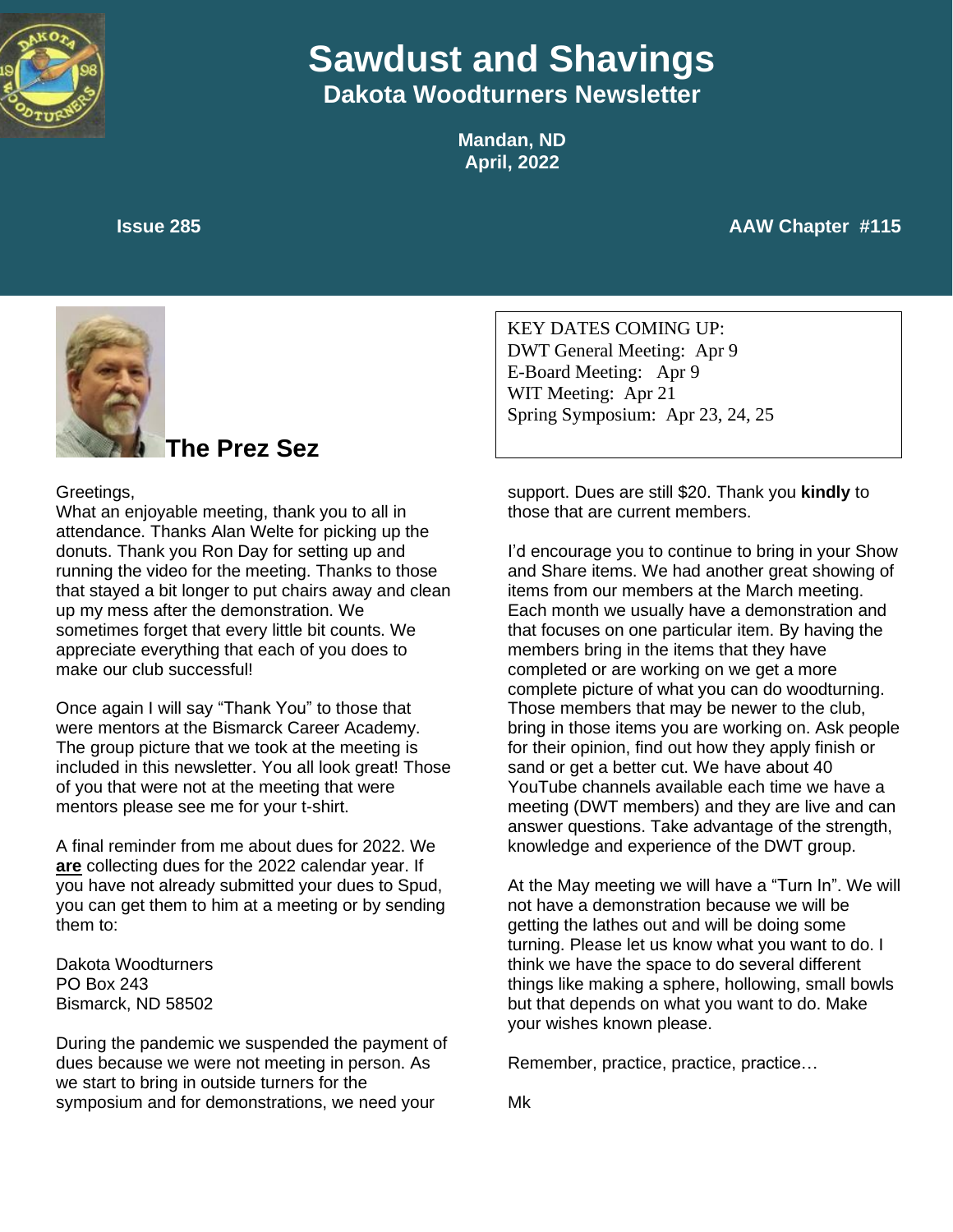## **General Meeting Minutes – March 12, 2022**

Meeting called to order at 9:03 a.m.

Members were reminded to renew their dues if their name tags don't reflect 2022 status.

Guests were introduced

Secretary's minutes – Stan moved to approve the minutes as published, 2<sup>nd</sup> by George Scholl. Motion passed.

Treasurer's report by Spud – We are still waiting on the reimbursement funds from the grant money.

### Old Business:

Career Academy – John Warren thanked everyone for their help with teaching the students at the Career Academy. Over 1,000 hours have been donated. He said a decision was made to move the classes from the end of the semester to the beginning as the students focus seemed to improve after working with us. They will continue with a maximum of 2 session per week. The club will need to move (approve) to continue these activities next year at some point.

John Beaver – Ron Day reminded us that the demo on Saturday, April 23rd will be free. Sunday and Monday will be hands on advanced turning for \$90. See Ron to inquire on any openings and to check skill levels. Normal tools, bowl blanks, chucks and chairs should be brought to the hands-on sessions. Saturday night, Steve Hamar will host a potluck appetizer/dessert reception.

Raffle – Denise Johnson announced she will not be able to be the lead for this year's raffle but will assist and advise. Pledges will need to be received by the next meeting so the permit can be applied for and the tickets printed. Let Denise know items you will pledge and the value.

2 cents column – Doug Alm wrote the last column. Contact Mark Kielpinski if you would like to write a 2 cent post.

Mandan Band Blast – Becky Warren asked if there were any donations brought to the

meeting today. Give them to John or Becky. Also, if you plan to attend the event on April 2nd, get Becky your name as soon as possible.

## New Business:

Freedom pens – Dolly Erickson reminded us that the presentation of the pens is usually in November. There are 110 pens completed so far, 56 kits have been checked out and not returned and there are 40 more available to check out today. You can also get some from Dolly at her home. Mark Kielpinski also announced that the club ordered 100 more pens. Dolly also mentioned that a book on pen turning was returned to the library and is available to be checked out.

A request was made for pen tutors to help members make pens – the following members volunteered to be tutors:

> Steve Hamar Stan Zalumskis Ron Day George Scholl Kleber Hadsell Ron Neft

John Warren called out the names of the members that have helped with classes at the Career Academy and had them come to the front of the room. The club presented each of them with a neon yellow DWT Mentor t-shirts. A group photo was taken and it was noted that there are extra shirts for others who help with future classes.

May's turning event will be May 14<sup>th</sup>. Members were asked for suggestions for a project.

Women in Turning (WIT) – the ladies will finish making gnomes this month and are planning the April project. We will post information in the DWT newsletter.

Jim Papachek has a lathe that needs a new home.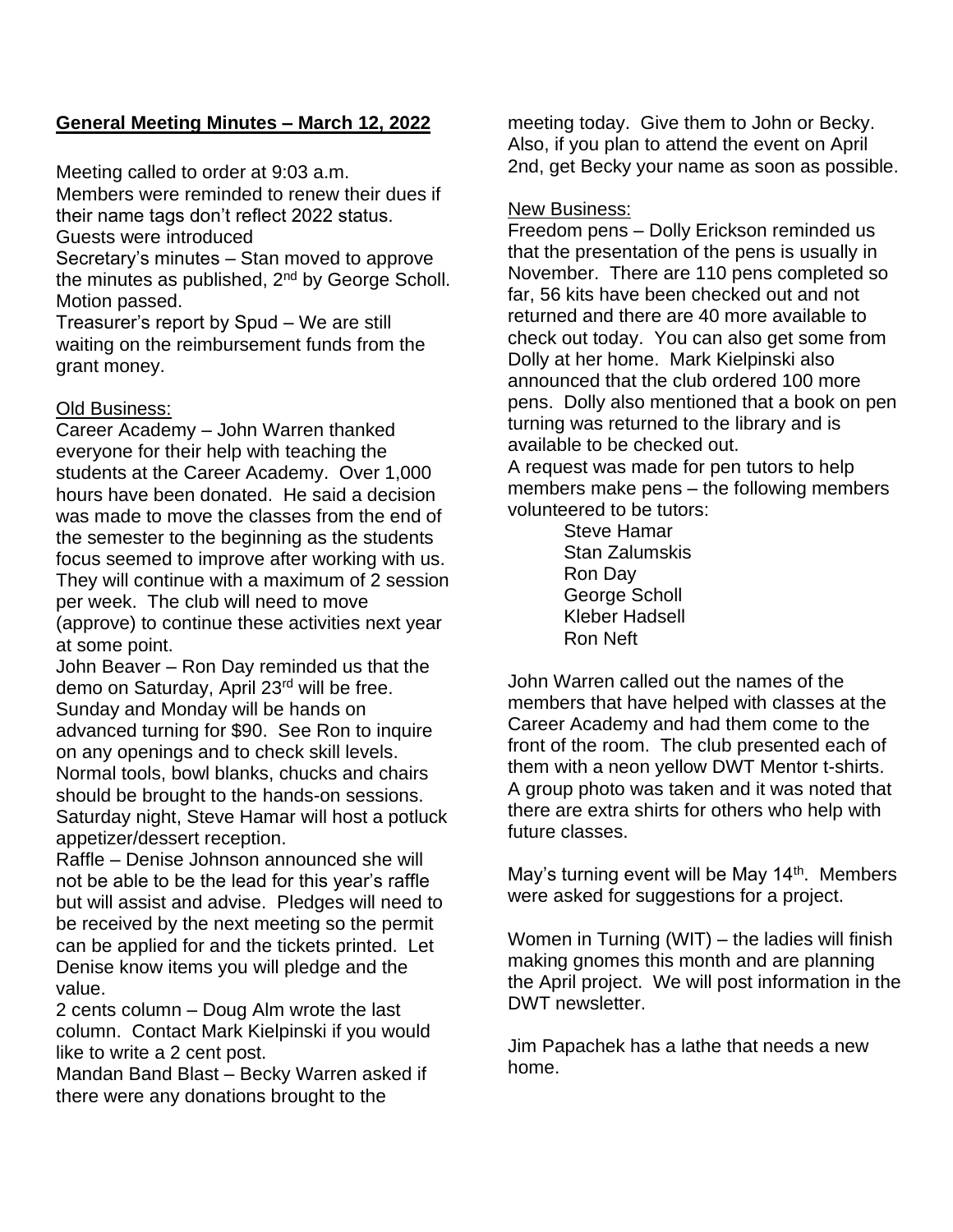President's Challenge – Steve Hamar won last month. The members who met this month's challenge were Dale Sauer, Doug Alm, Gary Nagel, Stan Zalumskis, Alan Welte, Wayne Peterson and Jim Porter. The winner was Wayne Peterson who won a rough turned bowl.

The Mystery Prize winner was Alan Welte, who got a bottle of Mahoney's oil.

Louis Pittman had some items for sale.

Steve Hamar has anchor seal available to purchase.

Dale Larson has an online demo and there were some handouts that demonstrate how to purposefully cut a tree

Show & Share – participants were: Mark Kielpinski – platter, bowl and assorted eggs, some of which were boxes Stan Zalumskis – capsule box from 4 pieces of wood Doug Alm – winged bowl Ralph Feland – maple vase Larry Nelson – lidded boxes with textures using a rose engine, small pecan bowl Steve Hamar – take & make item – garden tools from coco bolo wood Alan Welte – lidded box, back scratcher with a cedar handle, cedar egg box Wayne Peterson – pepper mill grinders Jim Porter – large lidded box George Scholl - kuksa (Swedish cup) and salt & pepper grinders Pat Schweitzer - side table/plant stand of spalted elm Steve Wolff – open-segmented vase Dolly Erickson – partially finished gnomes Denise Johnson – screwdriver from WIT event

Next month's President's Challenge – a kitchen item or a lidded box

Motion to adjourn form Peggy Rask, second by Stan Zalulskis – meeting adjourned at 10:20.

#### **DWT E-board meeting March 12th 2022**

In attendance: Mark, Kleber, Ron, Spud Absent: Mike and Denise Guest: John Warren

2022 Club Raffle: Denise will help get the club pointed in the right direction for the raffle this year but will not be running the raffle. First need is to solicit items from the members for the raffle. Mark to send out email this week on that topic. Deadline for submission is the Club meeting on April 9. Jim Porter has volunteered to handle the money side of the raffle this year. Kleber and Denise to get raffle approved by the county and tickets ordered. Denise will supply consultation based on what she's learned the last couple of years to help out the guys working the raffle this year. Plan is to order 2,000 tickets and the drawing will be held at Pat's but not during the picnic.

Kleber will be the DWT contact with BAGA going forward for correspondence for the Capital Affair and will inform Linda Christman at BAGA of this change.

Ron will apply for a \$1,000 education grant from the NDCA sometime in the second quarter. We still need an April demo for the meeting, May will not require a demo as we are just going to be doing some turning on the school lathes after the meeting. Kleber will work on a demo for June.

End of meeting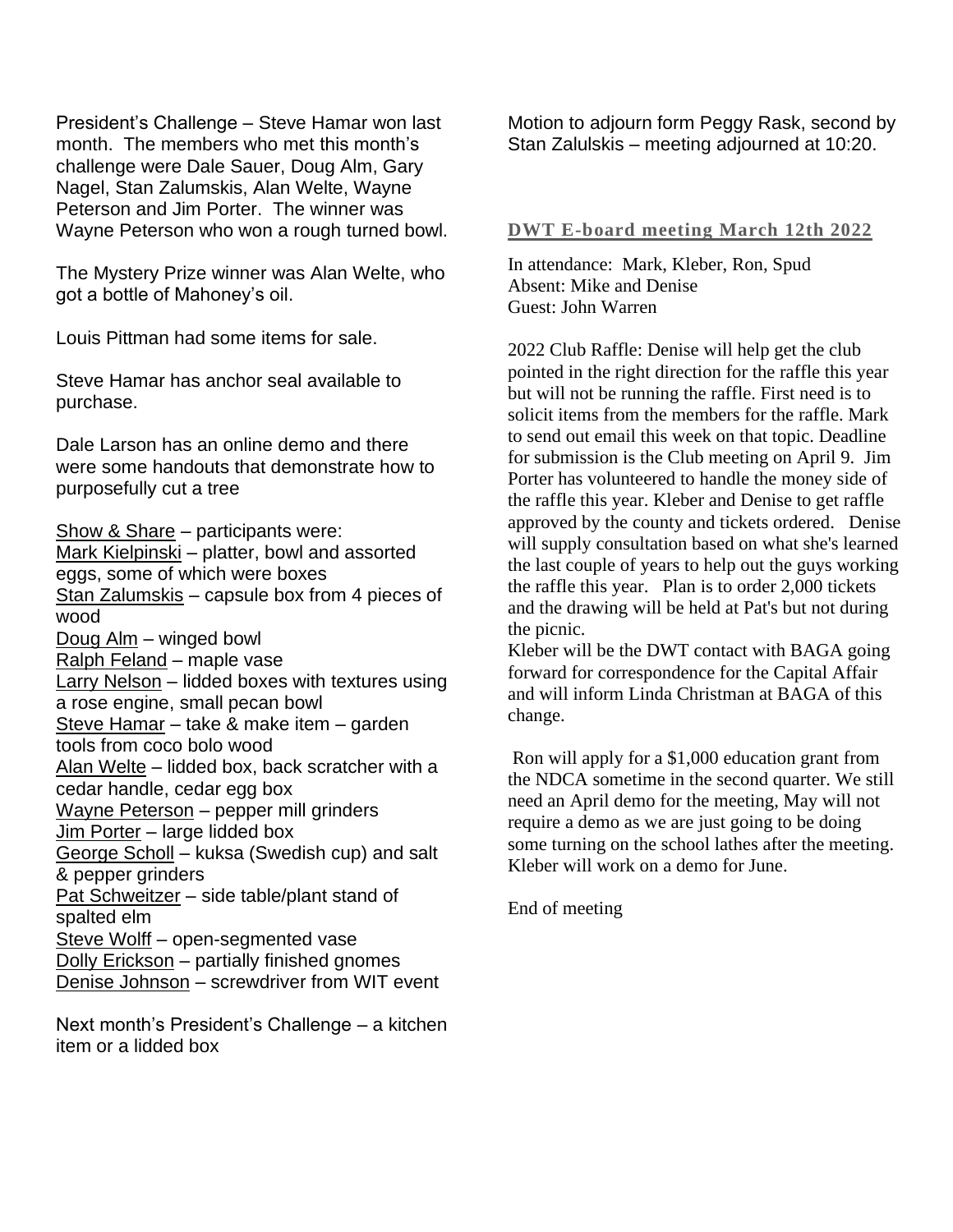# Show and Share March Meeting





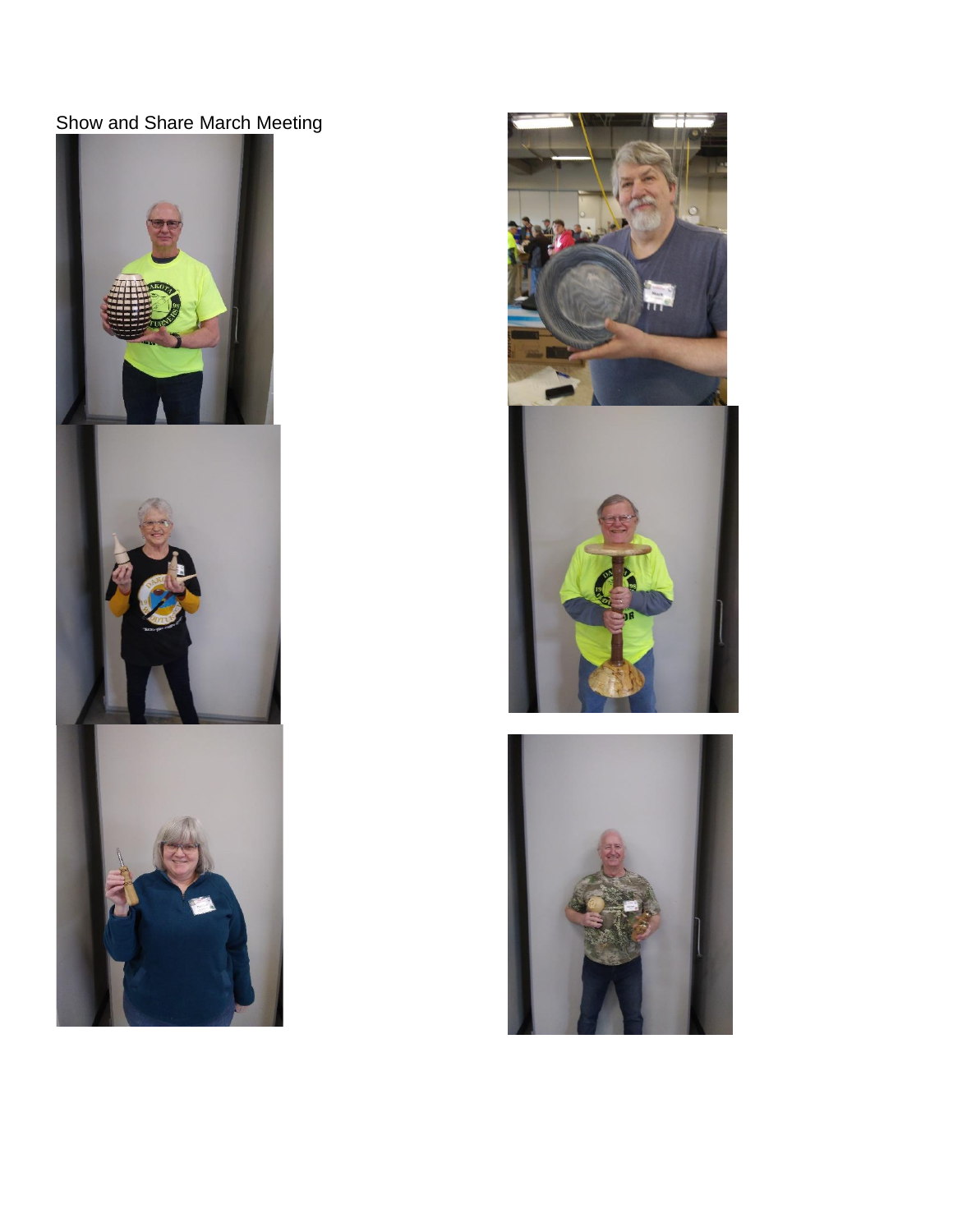

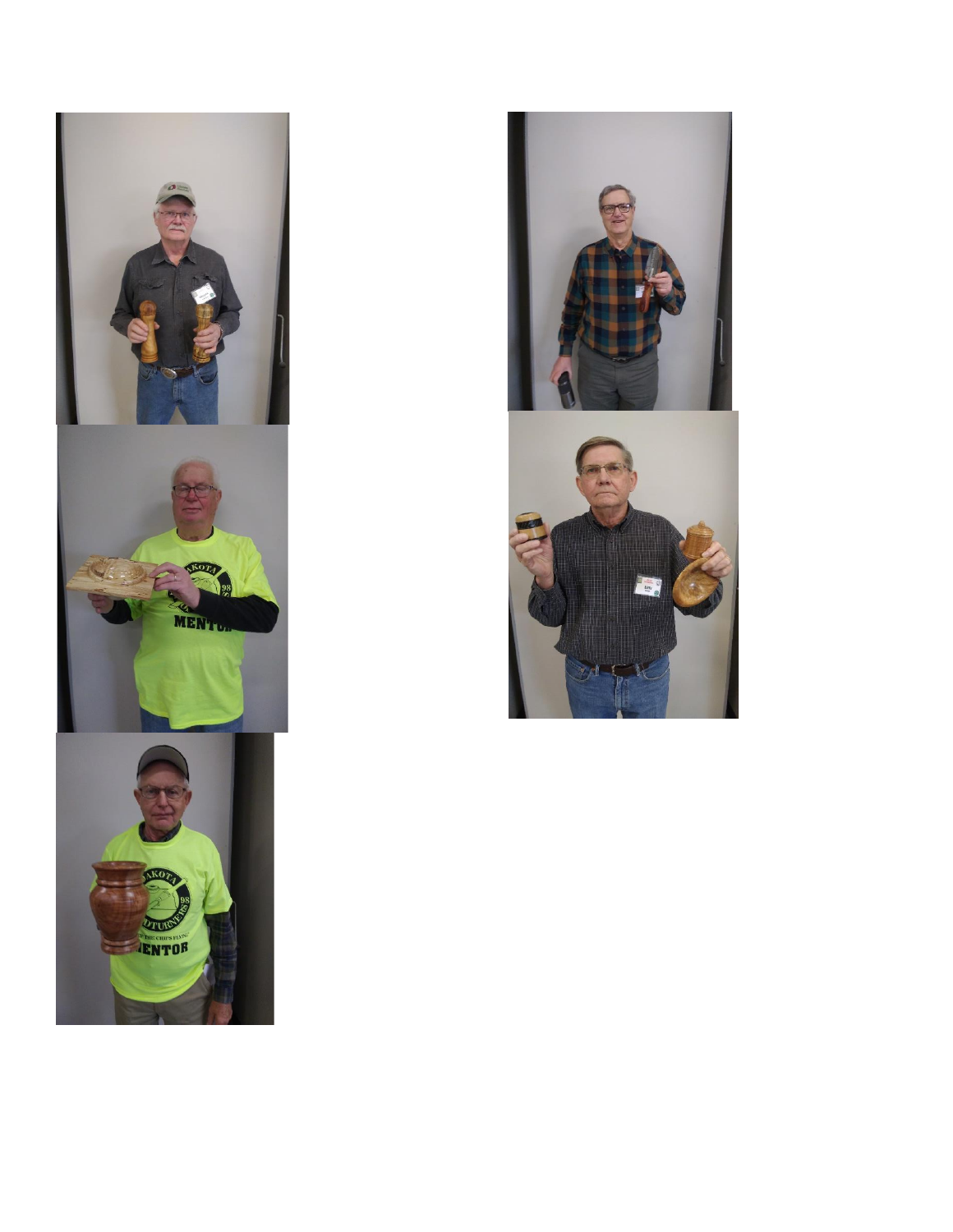

Career Center Mentors



# W.I.T.

# **Women In Turning**

*Women in Turning (WIT) will meet Thursday, April 21st at the Career Academy. Set up at 5:30, done by 9:00. We will be turning tops to practice our skills and to help fill the top jugs.*

Let us know if you be attending so we know how many lathes need to be set up. Bring your tools (if you have them) and come practice with us. Contact Denise at 516-2037 or at [djohnson1015@gmail.com.](mailto:djohnson1015@gmail.com)

# **Pen Turning Mentors:**



Good news for those hoping to learn how to turn pens. We have a group of DWT members that are willing to serve as Pen Mentors! If you'd like to learn how to turn pens, contact one of the members below by email. Get a time and a location figured out and start turning some pens. Pen turning is an easy way to start at the lathe. It involves a little wood, a few turning tools, and some unique gadgets (which the mentors will probably have). This is a wonderful way to start turning or to add skill as a Pen Turner to your resume. Stan Zalumskis - [stanzee01@msn.com](mailto:stanzee01@msn.com) George Scholl - [mclennan@westriv.com](mailto:mclennan@westriv.com) Ron Neft - [sueneft@yahoo.com](mailto:sueneft@yahoo.com) S Hamar - [steve.hamar@middakotaclinic.com](mailto:steve.hamar@middakotaclinic.com)

Kleber Hadsell - [khadsell13@gmail.com](mailto:khadsell13@gmail.com) Ron Day - [daygoose@bis.midco.net](mailto:daygoose@bis.midco.net)